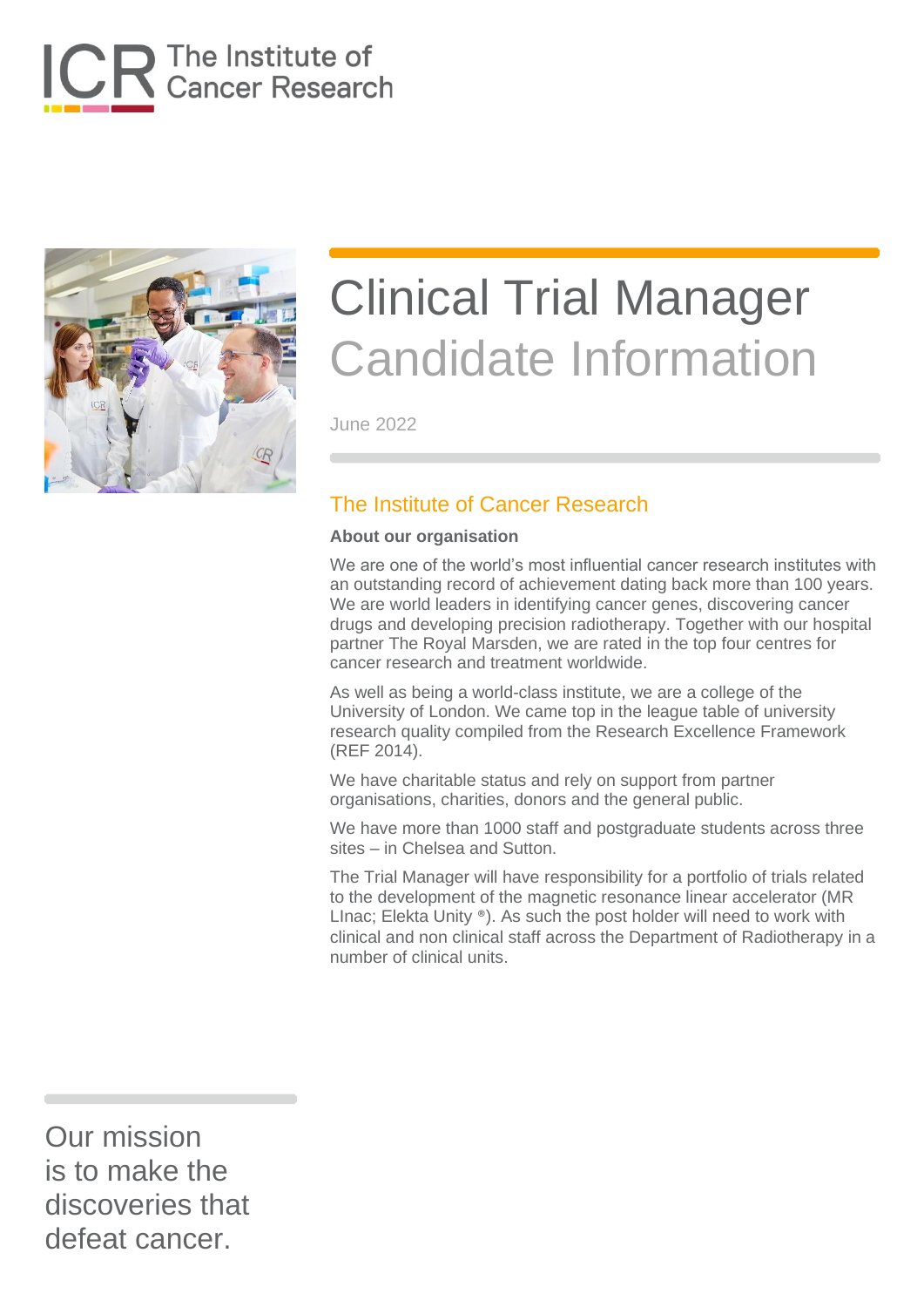### Our values

The ICR has a highly skilled and committed workforce, with a wide variety of roles, each requiring different skills. But whether you work as a researcher, or work as part of our corporate team, your work and behaviour is underpinned by these six values. They are what bring us together as one team - as 'One ICR'.

#### **Pursuing excellence**

We aspire to excellence in everything we do, and aim to be leaders in our field.

#### **Acting with Integrity**

We promote an open and honest environment that gives credit and acknowledges mistakes, so that our actions stand up to scrutiny.



#### **Valuing all our people**

We value the contribution of all our people, help them reach their full potential, and treat everyone with kindness and respect.



#### **Working together**

We collaborate with colleagues and partners to bring together different skills, resources and perspectives.



#### **Leading innovation**

We do things differently in ways that no one else has done before, and share the expertise and learning we gain.



### **Making a difference**

We all play our part, doing a little bit more, a little bit better, to help improve the lives of people with cancer.

### $\epsilon$

*Our values set out how each of us at the ICR, works together to meet our mission – to make the discoveries that defeat cancer. They summarise our desired behaviours, attitudes and culture – how we value one another and how we take pride in the work we do, to deliver impact for people with cancer and their loved ones."*

**Professor Kristian Helin Chief Executive**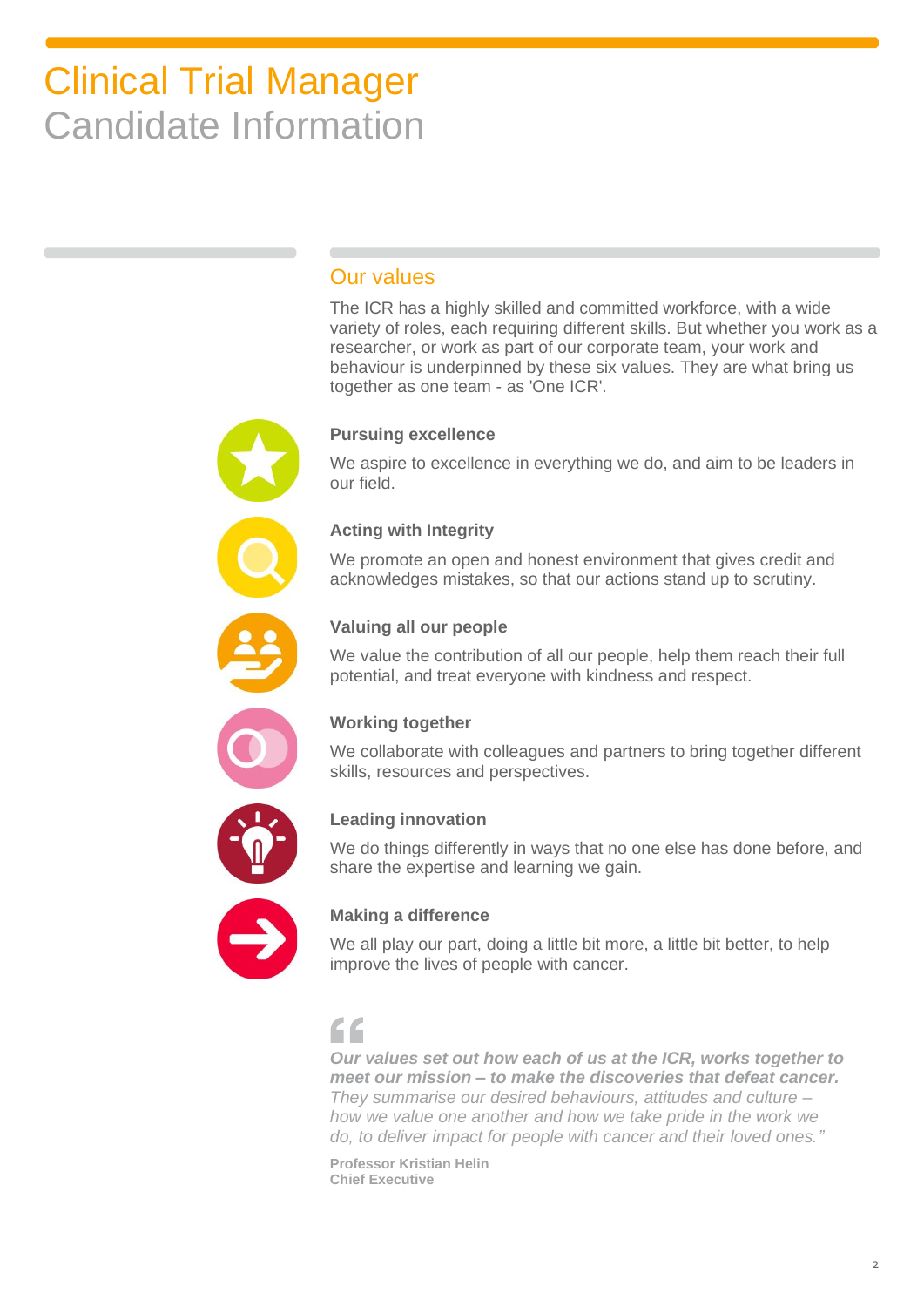### Job description

| Department / division:             | Radiotherapy and Imaging                                                                                                                                                                                                                                                                                                                          |
|------------------------------------|---------------------------------------------------------------------------------------------------------------------------------------------------------------------------------------------------------------------------------------------------------------------------------------------------------------------------------------------------|
|                                    | Pay grade / staff group: Scientific Professional 5/Higher Scientific<br>Officer                                                                                                                                                                                                                                                                   |
| <b>Hours / duration:</b>           | Part time $(21 - 26.25$ hours per week). Fixed<br>term contract for 14 months.                                                                                                                                                                                                                                                                    |
| <b>Reports to:</b>                 | Kelly Jones, Clinical Research Unit<br><b>Operations Manager</b>                                                                                                                                                                                                                                                                                  |
| <b>Main purpose of the</b><br>job: | The role of the Clinical Trial Manager is to<br>ensure all clinical trials in their area of<br>responsibility are conducted and managed in<br>accordance with Good Clinical Practice and<br><b>Trust and Institute of Cancer Research</b><br>SOP <sub>s</sub> .                                                                                   |
|                                    | The Trial Manager will have responsibility for<br>a portfolio of trials related to the<br>development of the magnetic resonance<br>linear accelerator (MR LInac; Elekta Unity ®).<br>As such the post holder will need to work<br>with clinical and non clinical staff across the<br>Department of Radiotherapy in a number of<br>clinical units. |
|                                    | The post-holder must be able to manage a<br>number of studies at the same time and will<br>be key to communication within clinical and<br>non-clinical study teams.                                                                                                                                                                               |

#### **Duties and responsibilities:**

### CLINICAL TRIAL RESPONSIBILITIES

#### **Trial Set-Up**

Review the clinical study protocol to assess the operational requirements in setting up the study.

Complete and submit initial applications and amendments to internal Sponsor committee, REC and other organisations as required for the clinical trial.

To liaise with R&D, finance, radiology and other support departments in the set up of trials and assessment of capacity and capability within the Royal Marsden Hospital.

To liaise with sponsors and R&D regarding clinical trial contracts.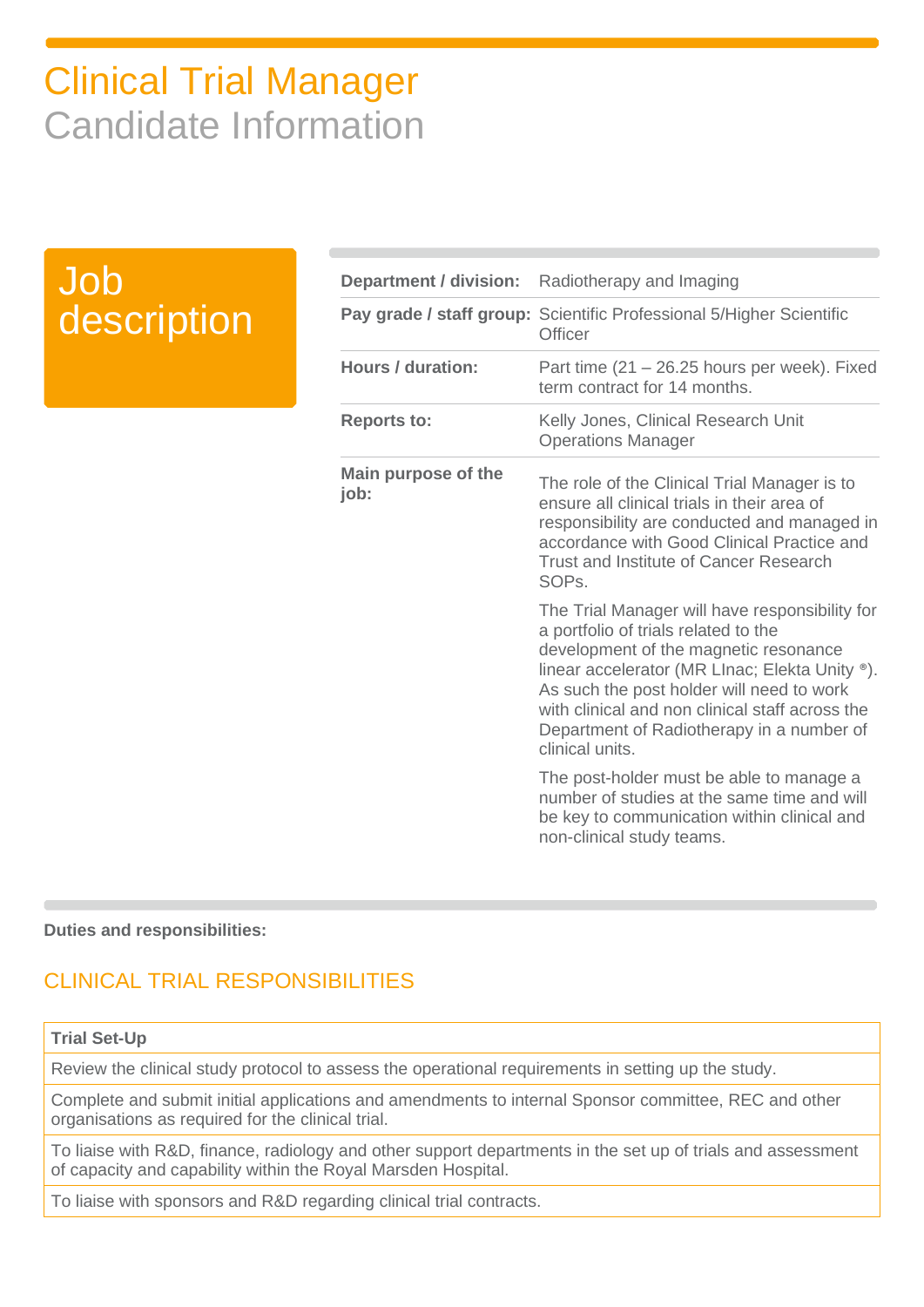To liaise with R&D to ensure appropriate material transfer arrangements are in place for trials involving transfer or receipt of tissue.

Ensure that the Trial Master File (TMF) and Investigator Site Files (ISF) are correctly set-up and maintained.

Responsible for essential trial documentation including training and delegation logs.

Responsible for design, development and maintenance of Source Data Worksheets for collection of data.

#### **Trial Conduct and Service Delivery**

Initiate and manage day to day running of allocated trial(s) in accordance with Good Clinical Practice (GCP) and The Royal Marsden (RM) and Institute of Cancer Research (ICR) Standard Operating Procedures (SOPs).

The management of essential trial documentation (site file management, amendment documentation, capacity and capability review etc).

Ensure trial specific responsibilities delegated by the Sponsor to the Chief Investigator (CI) / Principal Investigator (PI) are carried out in accordance with contract.

Prepare and submit amendments to R&D.

Collaborate with clinical staff for reporting and updating Serious Adverse Events (SAEs).

Ensure timely raising of invoices for externally funded clinical trials.

Assist Sponsor and research team with provision of information such as accrual figures, recruitment statistics and data query resolution rates when requested.

Assist with data entry and query resolution when applicable.

Liaise with the allocated Data Manager to ensure that Case Report Form completion and query resolution meets sponsor deadlines and is of the required quality

Update of Central Portfolio Management System where required

Attend outpatient clinics, where appropriate, to support the smooth running of the clinics.

#### **Trial Closure**

To ensure trial closure is notified to R&D and appropriate regulatory bodies.

Assist in conducting the Trial Close Out visit and associated tasks.

To ensure appropriate archiving of trial documentation.

#### **Communication and Networking**

Act as a main point of contact for trial sponsors, the research team and participating sites in multi-centre studies

Communicate with staff at all levels, both internal and external relating to trial activities, regarding information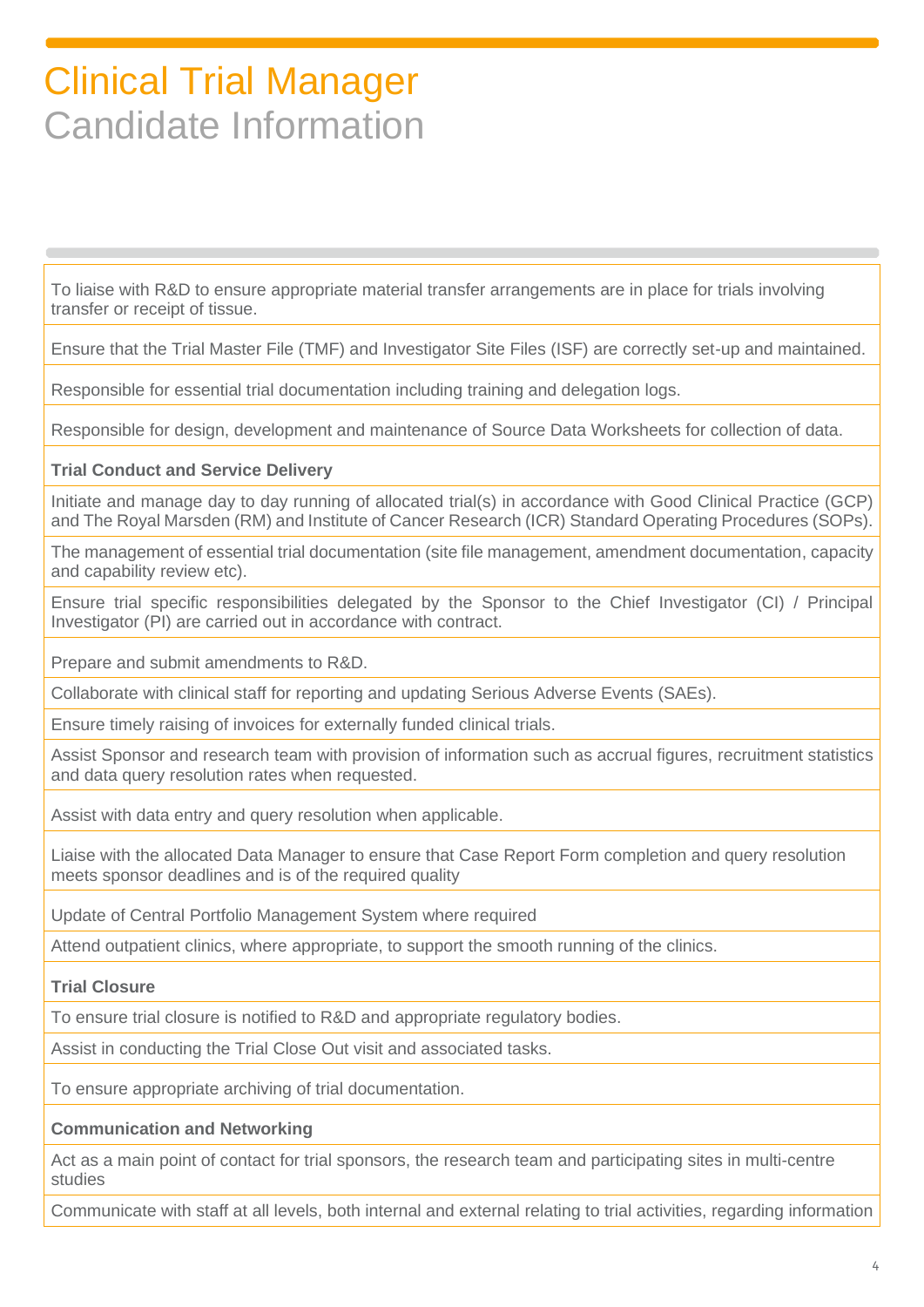which may be confidential and sensitive in nature.

To communicate effectively with other members of the research team, and external staff.

#### **Unit Responsibilities:**

To ensure that the trial is run in accordance with the protocol, sponsor guidelines, RM SOP's, the EU Directive 2001/20/EC and the GCP Directive 2005/28/EC.

Ensure that the current protocol, amendment and patient information sheets are available to the clinical team at all times, and that they are aware of any changes

Review all protocol amendments and implement any resulting changes in study procedures

Responsible for maintaining the Investigator Trial Files as required by the sponsor and according to GCP

Ensure that any issues arising from routine monitoring visits that may affect the conduct of the study are discussed and resolved in a timely manner

Completing Data Validation spreadsheet, ensuring that all patient visits and assessments are tracked for invoicing purposes.

To ensure that all new members of the Research Team receive an Induction Pack which is updated regularly.

To ensure that new members of staff have read and understood the training material and that this is documented in a Training Record Form and the training records are filed in the department training file.

To ensure CV's for all members of staff are filed in the department training file and that these are signed and updated at least annually.

To ensure that all study personnel have up to date GCP training and that the certificate of training is filed in the department training file.

To ensure laboratory reference values are updated annually.

Maintaining and updating the Archive database and responsible for archiving 'closed studies' in collaboration with the Trial Coordinators and maintaining a record of details of archived essential documents (including details of the clinical research, archiving location, the date they were archived and the date to be destroyed, if available).

Attend regular departmental trial meetings with responsibility for taking and distributing minutes if required.

To ensure that all new and updated SOPs are distributed to members of the research team.

### **Confidentiality**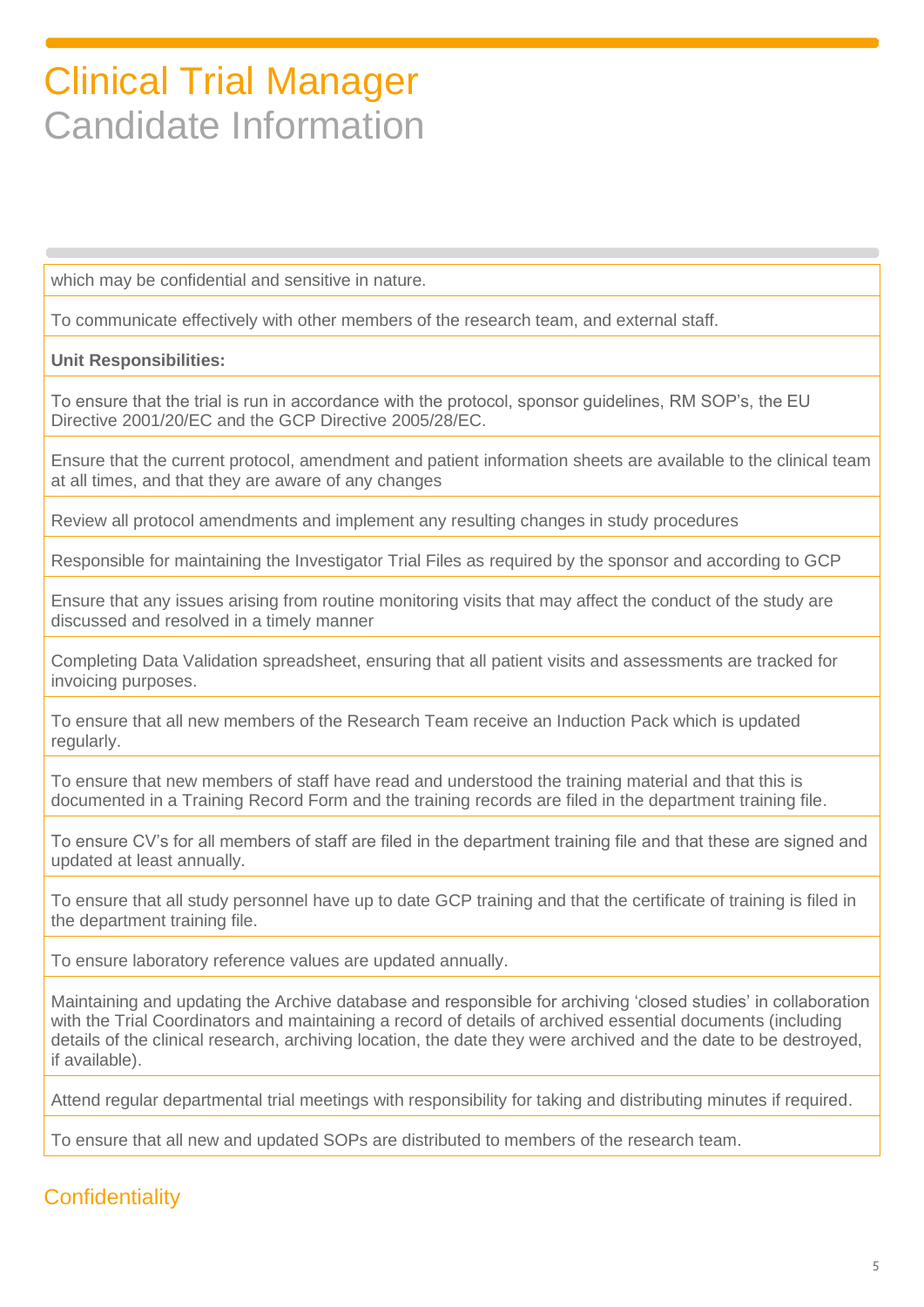All information concerning patients and staff must be held in the strictest confidence and may not be divulged to any unauthorised person at any time, unless to do so is in the best interest of the individual. In this instance, a Senior Team Member would appropriately advise the post holder.

Computer data should only be accessed if this has been authorised and is necessary as part of your work.

### General

All staff must ensure that they familiarise themselves with and adhere to any ICR policies that are relevant to their work and that all personal and sensitive personal data is treated with the utmost confidentiality and in line with the General Data Protection Regulations.

Any other duties that are consistent with the nature and grade of the post that may be required.

Develop extensive knowledge of, and comply at all times, with the EU and UK Legislation for clinical trial conduct, RM Trust Level SOPs and local procedures.

Adhere to the regulatory rules and safety regulations of the Institute of Cancer Research and Royal Marsden Hospital.

Assist with the preparation of research papers as requested, and/or the collection of data required for publication/presentation of material.

Work in a flexible manner and be organised, meeting objectives and deadlines.

To work in accordance with the ICR's Values.

To promote a safe, healthy and fair environment for people to work, where bullying and harassment will not be tolerated.

This job description is a reflection of the present position and is subject to review and alteration in detail and emphasis in the light of future changes or development.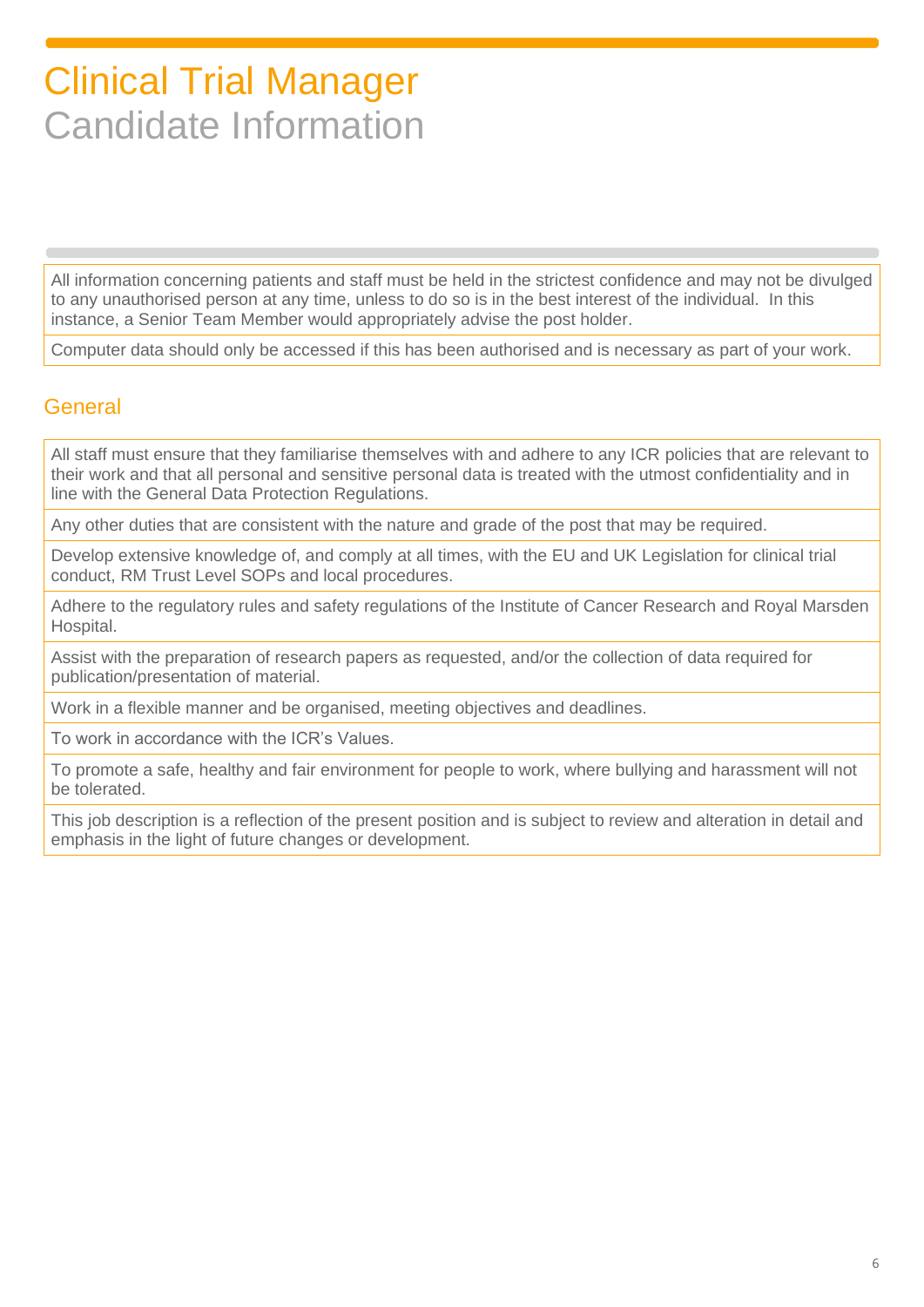## Person specification

### Education and Knowledge

| Life Sciences or nursing degree (or equivalent)                                                                                                 | <b>Essential</b> |
|-------------------------------------------------------------------------------------------------------------------------------------------------|------------------|
| Comprehensive knowledge of clinical research<br>including GCP (EU Directive 2001/20/EC and GCP<br>Directive 2005/28/EC) and Research Governance | <b>Essential</b> |
| A good understanding of the clinical trial process                                                                                              | <b>Essential</b> |
| Knowledge of the specific requirements of phase 2-4<br>oncology/radiotherapy studies                                                            | Desirable        |

### **Skills**

| Good time management skills and ability to prioritise effectively                              |  |
|------------------------------------------------------------------------------------------------|--|
| Effective verbal and written communication skills                                              |  |
| Excellent interpersonal skills and a confident, caring approach to patients and their families |  |
| Good IT skills, proficient with the use of MS Office applications                              |  |
| Ability to maintain adherence to written procedures                                            |  |
| A methodical approach and attention to detail                                                  |  |
| Highly organised, ability to adapt to a dynamic clinical environment                           |  |
| Ability to influence and motivate at all levels                                                |  |

### **Experience**

| 12-18 months experience of working in oncology clinical trials                                                                         |           |
|----------------------------------------------------------------------------------------------------------------------------------------|-----------|
| Experience of working in accordance with ICH-GCP regulatory standards for the conduct of<br>clinical trials and UK Research Governance |           |
| Previous experience of radiotherapy treatment or radiotherapy research protocols                                                       | Desirable |
| Experience of working at an Investigator Site                                                                                          |           |